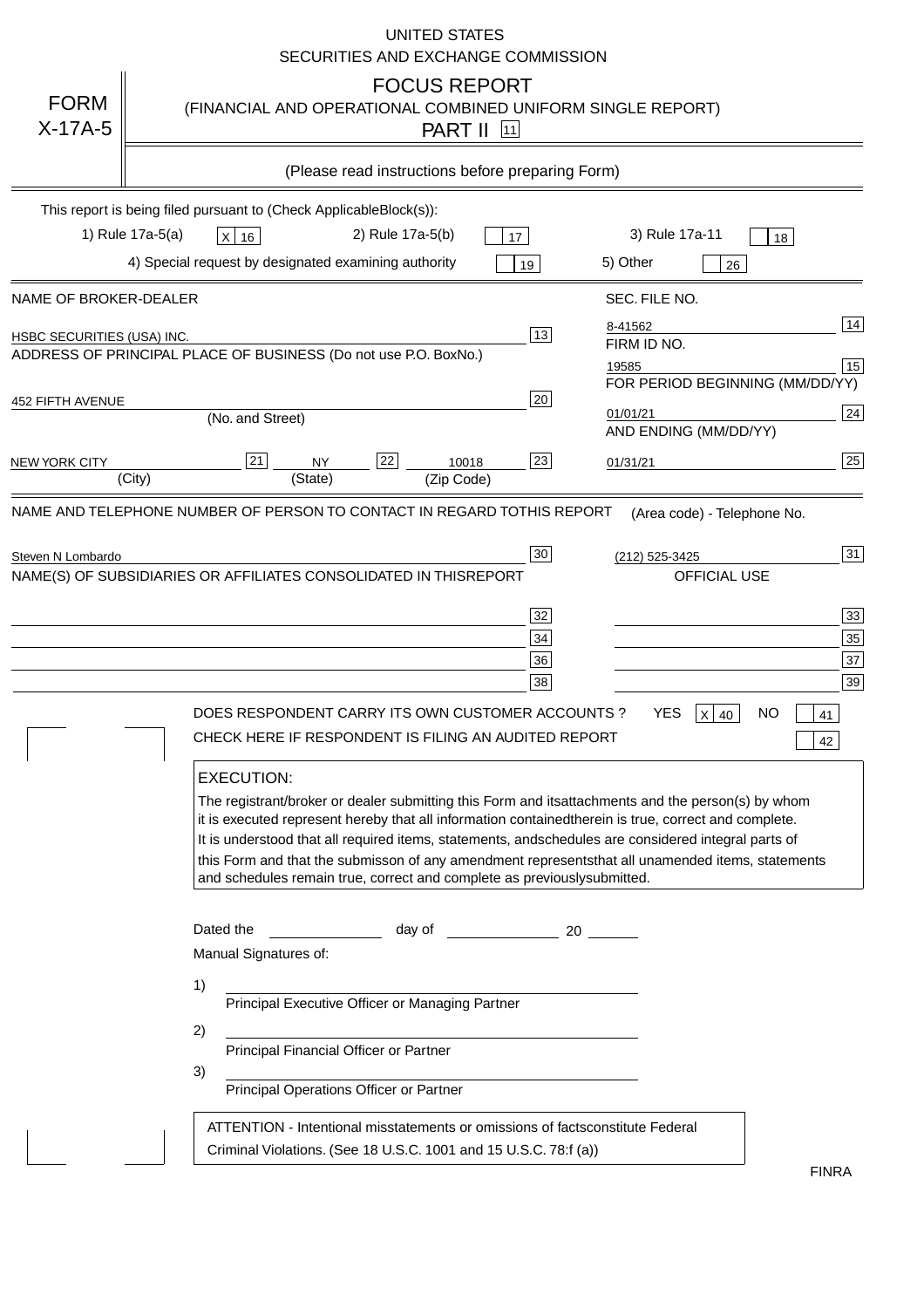BROKER OR DEALER

HSBC SECURITIES (USA) INC.

 $01/31/21$ 

as of

## STATEMENT OF SEGREGATION REQUIREMENTS AND FUNDS IN SEGREGATION FOR CUSTOMERS TRADING ON U.S. COMMODITY EXCHANGES

| SEGREGATION REQUIREMENTS (Section 4d(2) of the CEAct)                                          |                   |    |                        |      |
|------------------------------------------------------------------------------------------------|-------------------|----|------------------------|------|
| 1. Net ledger balance                                                                          |                   |    |                        |      |
| A. Cash                                                                                        |                   | \$ | 1,799,160,987 7010     |      |
| B. Securities (at market)                                                                      |                   |    | 1,581,101,932 7020     |      |
| 2. Net unrealized profit (loss) in open futures contracts<br>traded on a contract market       |                   |    | $(296, 413, 360)$ 7030 |      |
| 3. Exchange traded options                                                                     |                   |    |                        |      |
| A. Add market value of open option contracts purchased on a<br>contract market                 |                   |    | 333,050,961 7032       |      |
| B. Deduct market value of open option contracts granted (sold)<br>on a contract market         |                   |    | 126, 177, 341) 7033    |      |
| 4. Net equity (deficit) (add lines 1, 2, and 3)                                                |                   |    | 3,290,723,179 7040     |      |
| 5. Accounts liquidating to a deficit and accounts with debit<br>balances                       |                   |    |                        |      |
| - gross amount                                                                                 | 7045<br>5,538,323 |    |                        |      |
|                                                                                                |                   |    |                        |      |
| Less: amount offset by customer owned securities                                               | 5,537,828) 7047   |    |                        | 7050 |
| 6. Amount required to be segregated (add lines 4 and 5)                                        |                   | \$ | 3,290,723,674          | 7060 |
|                                                                                                |                   |    |                        |      |
| FUNDS IN SEGREGATED ACCOUNTS                                                                   |                   |    |                        |      |
| 7. Deposited in segregated funds bank accounts                                                 |                   |    |                        |      |
| A. Cash                                                                                        |                   |    | 17,026,072 7070        |      |
| B. Securities representing investments of customers' funds<br>(at market)                      |                   |    | $\mathbf{0}$           | 7080 |
| C. Securities held for particular customers or option customers<br>in lieu of cash (at market) |                   |    | 314,175,395            | 7090 |
| 8. Margins on deposit with derivatives clearing organizations<br>of contract markets           |                   |    |                        |      |
| A. Cash                                                                                        |                   | \$ | 1,658,630,019 7100     |      |
| B. Securities representing investments of customers' funds<br>(at market)                      |                   |    | 49,999,708 7110        |      |
| C. Securities held for particular customers or option customers<br>in lieu of cash (at market) |                   |    | 993,834,874 7120       |      |
| 9. Net settlement from (to) derivatives clearing organizations<br>of contract markets          |                   |    | (92, 518, 844)         | 7130 |
| 10. Exchange traded options                                                                    |                   |    |                        |      |
| A. Value of open long option contracts                                                         |                   |    | 333,050,961 7132       |      |
| B. Value of open short option contracts                                                        |                   |    | 126, 177, 341 7133     |      |
| 11. Net equities with other FCMs                                                               |                   |    |                        |      |
| A. Net liquidating equity                                                                      |                   |    | (2,714,967)            | 7140 |
| B. Securities representing investments of customers' funds<br>(at market)                      |                   |    |                        | 7160 |
| C. Securities held for particular customers or option customers<br>in lieu of cash (at market) |                   |    | 26,042,969 7170        |      |
| 12. Segregated funds on hand (describe:                                                        |                   |    | 247,048,694 7150       |      |
| 13. Total amount in segregation (add lines 7 through 12)                                       |                   |    | 3,418,397,540 7180     |      |
| 14. Excess (deficiency) funds in segregation (subtract line 6 from line 13)                    |                   | £  | 127,673,866 7190       |      |
| 15. Management Target Amount for Excess funds in segregation                                   |                   | \$ | 117,000,000 7194       |      |
| 16. Excess (deficiency) funds in segregation over (under) Management Target Amount Excess      |                   | \$ | 10,673,866 7198        |      |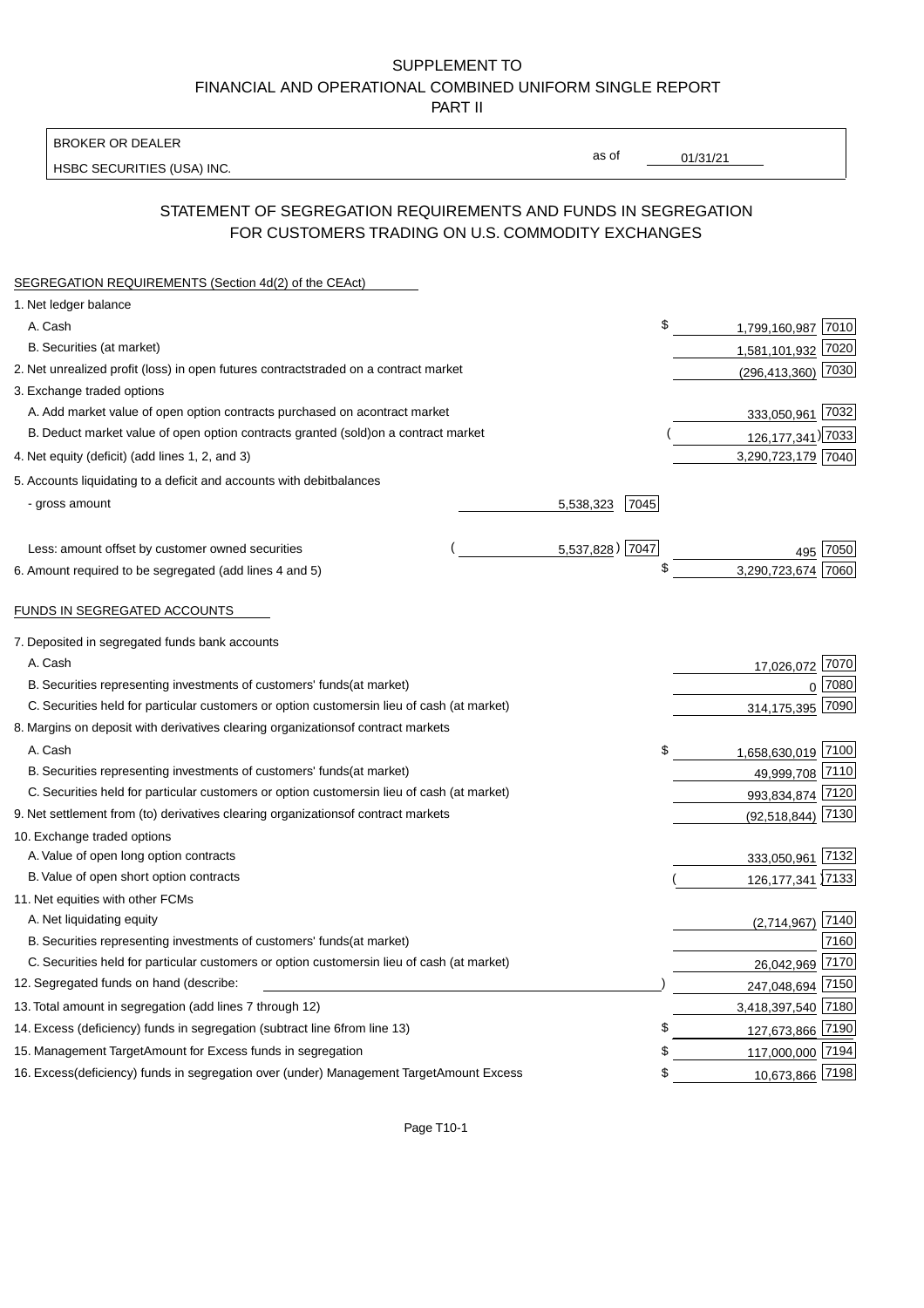PART II

| <b>BROKER OR DEALER</b>                                                                                  | as of |          |      |
|----------------------------------------------------------------------------------------------------------|-------|----------|------|
| HSBC SECURITIES (USA) INC.                                                                               |       | 01/31/21 |      |
| STATEMENT OF SEGREGATION REQUIREMENTS AND FUNDS IN SEGREGATION<br>FOR CUSTOMERS' DEALER OPTIONS ACCOUNTS |       |          |      |
| 1. Amount required to be segregated in accordance<br>with Commission regulation 32.6                     |       |          | 7200 |
| 2. Funds in segregated accounts                                                                          |       |          |      |

| A. Cash                                     | S | 7210 |  |
|---------------------------------------------|---|------|--|
| B. Securities (at market)                   |   | 7220 |  |
| C. Total                                    |   | 7230 |  |
| 3. Excess (deficiency) funds in segregation |   |      |  |
| (subtract line 2.C from line 1)             |   | 7240 |  |

Page T10-2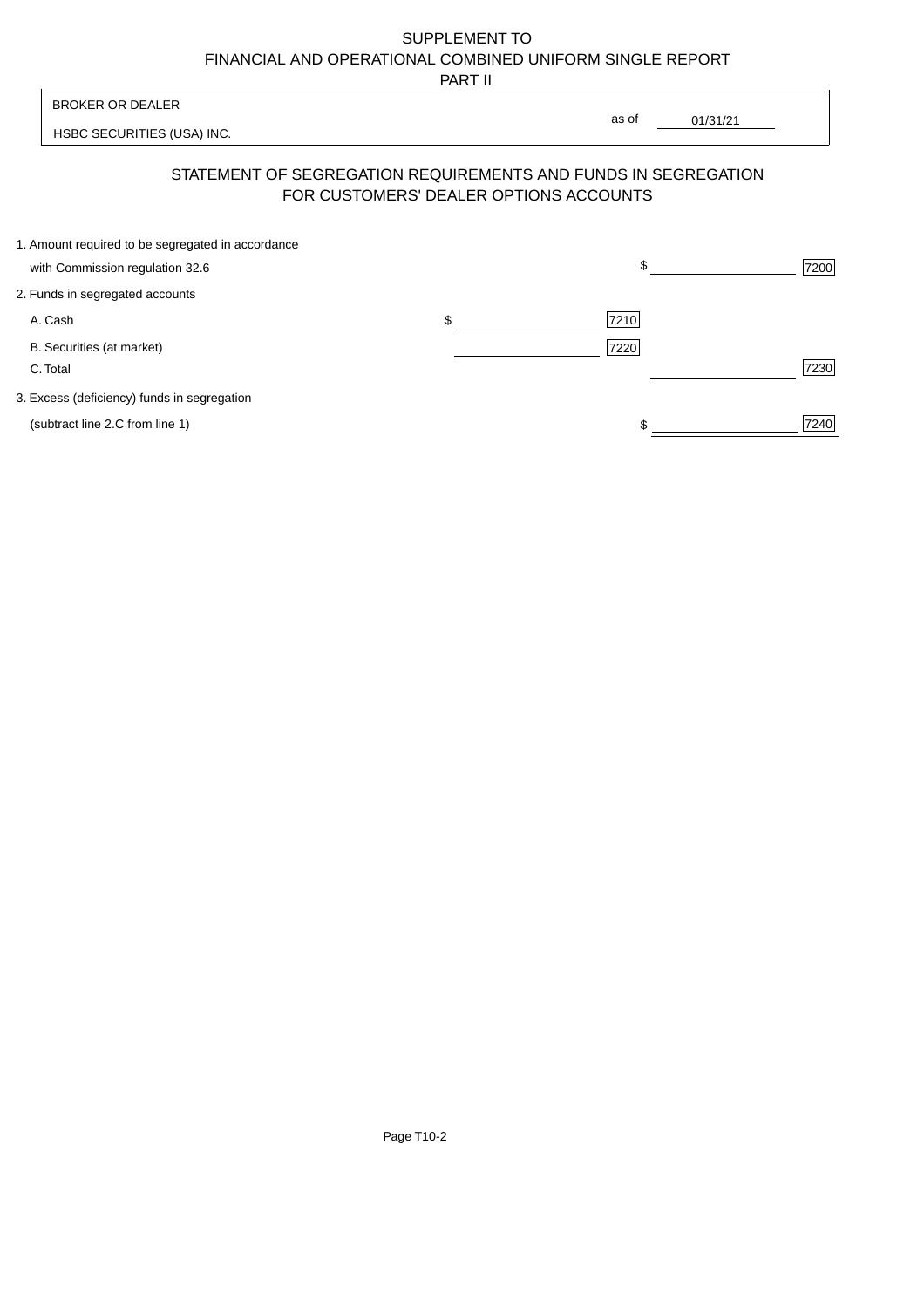PART II

HSBC SECURITIES (USA) INC. The state of the second second in the second second second in the second second second second second second second second second second second second second second second second second second sec BROKER OR DEALER

as of

## STATEMENT OF SECURED AMOUNTS AND FUNDS HELD IN SEPARATE ACCOUNTS PURSUANT TO COMMISSION REGULATION 30.7

#### FOREIGN FUTURES AND FOREIGN OPTIONS SECURED AMOUNTS

| regulation of a foreign government<br>Amount required to be set aside pursuant to law, rule or<br>or a rule of a self-regulatory organization authorized<br>thereunder                       | \$ |                           | 7305         |
|----------------------------------------------------------------------------------------------------------------------------------------------------------------------------------------------|----|---------------------------|--------------|
| 1. Net ledger balance - Foreign Futures and Foreign Option Trading - All Customers<br>A. Cash<br><b>B.</b> Securities<br>(at market)                                                         | \$ | 140,541,533<br>18,241,239 | 7315<br>7317 |
| unrealized profit (loss) in open futures contracts traded on a foreign board of trade<br>2. Net                                                                                              |    | (21, 976, 585)            | 7325         |
| 3. Exchange traded options<br>A. Market value of open option contracts purchased on a foreign board of trade<br>B. Market value of open contracts granted (sold) on a foreign board of trade |    | O                         | 7335<br>7337 |
| (add lines 1.2. and 3.)<br>4. Net equity (deficit)                                                                                                                                           | \$ | 136,806,187               | 7345         |
| 5. Accounts liquidating to<br>a deficit and accounts with<br>7351<br>debit balances - gross<br>amount<br>177<br>$0)$ 7352<br>Less: amount offset by customer owned securities                |    | 177                       | 7354         |
| 6. Amount required to be set aside as the secured amount - Net Liquidating<br>Equity Method (add lines 4 and 5)                                                                              | \$ | 136,806,364               | 7355         |
| 7. Greater of amount required to be set aside pursuant to foreign jurisdiction (above) or<br>line 6.                                                                                         | S  | 136,806,364               | 7360         |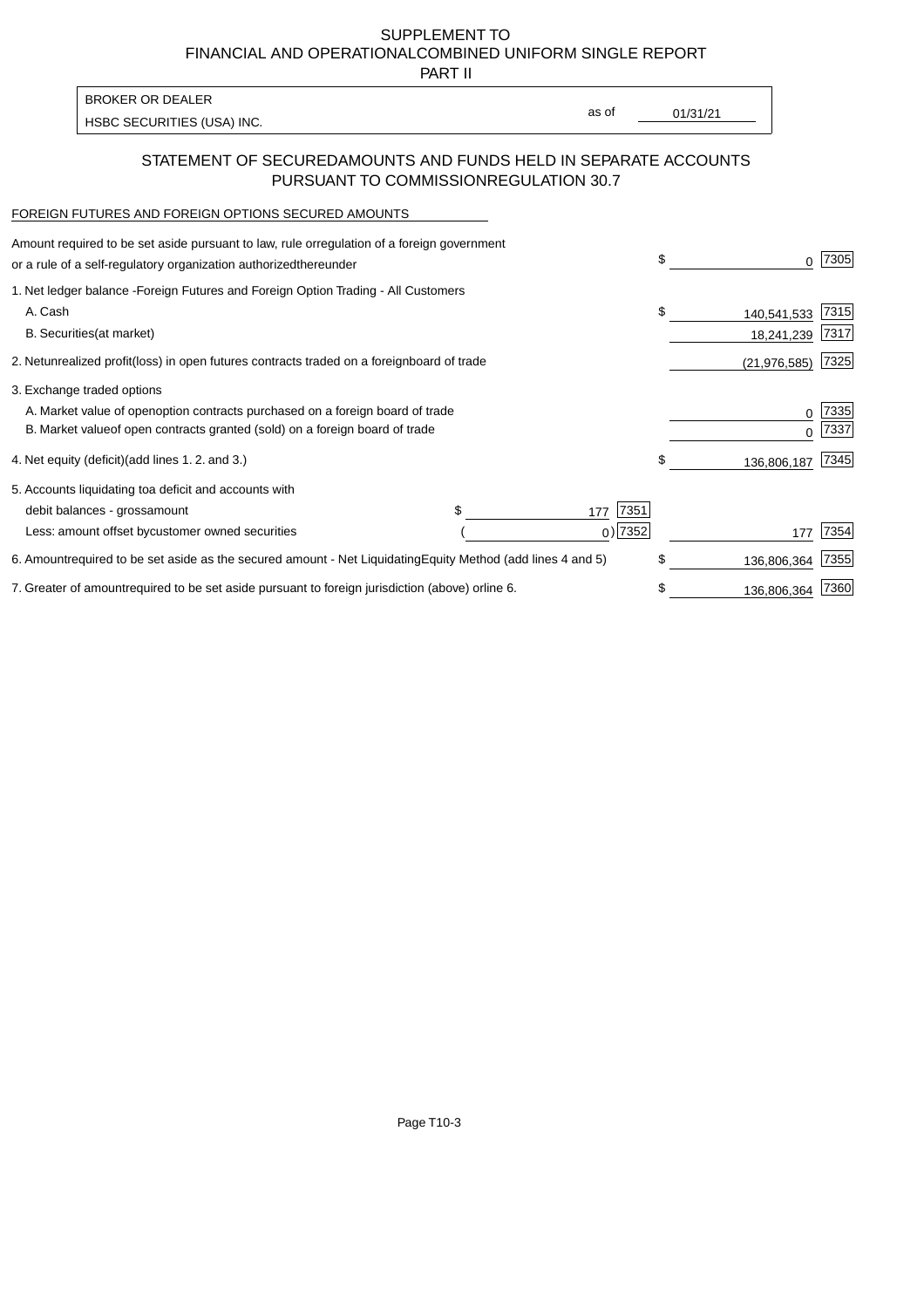PART II

| <b>BROKER OR DEALER</b>                                                                                                                    |                        |                 |                  |
|--------------------------------------------------------------------------------------------------------------------------------------------|------------------------|-----------------|------------------|
| HSBC SECURITIES (USA) INC.                                                                                                                 | as of                  | 01/31/21        |                  |
|                                                                                                                                            |                        |                 |                  |
| STATEMENT OF SECURED AMOUNTS AND FUNDS HELD IN SEPARATE<br>PURSUANT TO COMMISSION REGULATION 30.7                                          |                        | <b>ACCOUNTS</b> |                  |
| FUNDS DEPOSITED IN SEPARATE REGULATION 30.7 ACCOUNTS                                                                                       |                        |                 |                  |
| 1. Cash in banks                                                                                                                           |                        |                 |                  |
| A. Banks located in the United States                                                                                                      | \$<br>16,578,848 7500  |                 |                  |
| B. Other banks qualified under Regulation 30.7                                                                                             |                        |                 |                  |
| 7510<br>Name(s):<br><b>HARRIS TRUST</b>                                                                                                    | $0$   7520   \$        |                 | 16,578,848 7530  |
| 2. Securities                                                                                                                              |                        |                 |                  |
| A. In safekeeping with banks located in the United States                                                                                  | \$<br>18,241,239 7540  |                 |                  |
| B. In safekeeping with other banks qualified under Regulation<br>30.7                                                                      |                        |                 |                  |
| 7550<br>Name(s):<br><b>HARRIS TRUST</b>                                                                                                    | $0$ 7560               |                 | 18,241,239 7570  |
| 3. Equities with registered futures commission merchants                                                                                   |                        |                 |                  |
| A. Cash                                                                                                                                    | \$<br>$0$ 7580         |                 |                  |
| <b>B.</b> Securities                                                                                                                       | $0$ 7590               |                 |                  |
| C. Unrealized gain (loss) on open futures contracts                                                                                        | 7600<br>0              |                 |                  |
| D. Value of long option contracts                                                                                                          | $0$ 7610               |                 |                  |
| E. Value of short option contracts                                                                                                         | $0$ ) 7615             |                 | 0 7620           |
| 4. Amounts held by clearing organizations of foreign boards of<br>trade                                                                    |                        |                 |                  |
| Name(s):<br>7630                                                                                                                           |                        |                 |                  |
| A. Cash                                                                                                                                    | \$<br>7640             |                 |                  |
| <b>B.</b> Securities                                                                                                                       | 7650                   |                 |                  |
| C. Amount due to (from) clearing organizations - daily<br>variation                                                                        | 7660                   |                 |                  |
| D. Value of long option contracts                                                                                                          | 7670                   |                 |                  |
| E. Value of short option contracts                                                                                                         | 7675                   |                 | 7680             |
| 5. Amounts held by members of foreign boards of trade<br>Name(s):<br>7690                                                                  |                        |                 |                  |
| A. Cash                                                                                                                                    | \$<br>150,057,713 7700 |                 |                  |
| <b>B.</b> Securities                                                                                                                       | $0$  7710              |                 |                  |
| C. Unrealized gain (loss) on open futures contracts                                                                                        | (21,974,957) 7720      |                 |                  |
| D. Value of long option contracts                                                                                                          | $0$  7730              |                 |                  |
| E. Value of short option contracts                                                                                                         | $_0$ ) 7735            |                 | 128,082,756 7740 |
| 6. Amounts with other depositories designated by a foreign<br>board of trade<br>7750<br>Name(s):                                           |                        |                 | 07760            |
| 7. Segregated funds on hand (describe:<br><u>experience</u> and the control of the control of the control of the control of the control of |                        |                 | 0 7765           |
| 8. Total funds in separate section 30.7 accounts                                                                                           |                        | \$              | 162,902,843 7770 |
| 9. Excess (deficiency) set Aside Funds for Secured Amount (subtract Line 7 Secured                                                         |                        |                 |                  |
| Statement page T10-3 from Line 8)                                                                                                          |                        | \$              | 26,096,479 7380  |
| 10. Management Target Amount for Excess funds in separate section 30.7 accounts                                                            |                        | \$              | 15,000,000 7780  |
|                                                                                                                                            |                        |                 |                  |
| 11. Excess (deficiency) funds in separate 30.7 accounts over (under) Management Target                                                     |                        | \$              | 11,096,479 7785  |

Page T10-4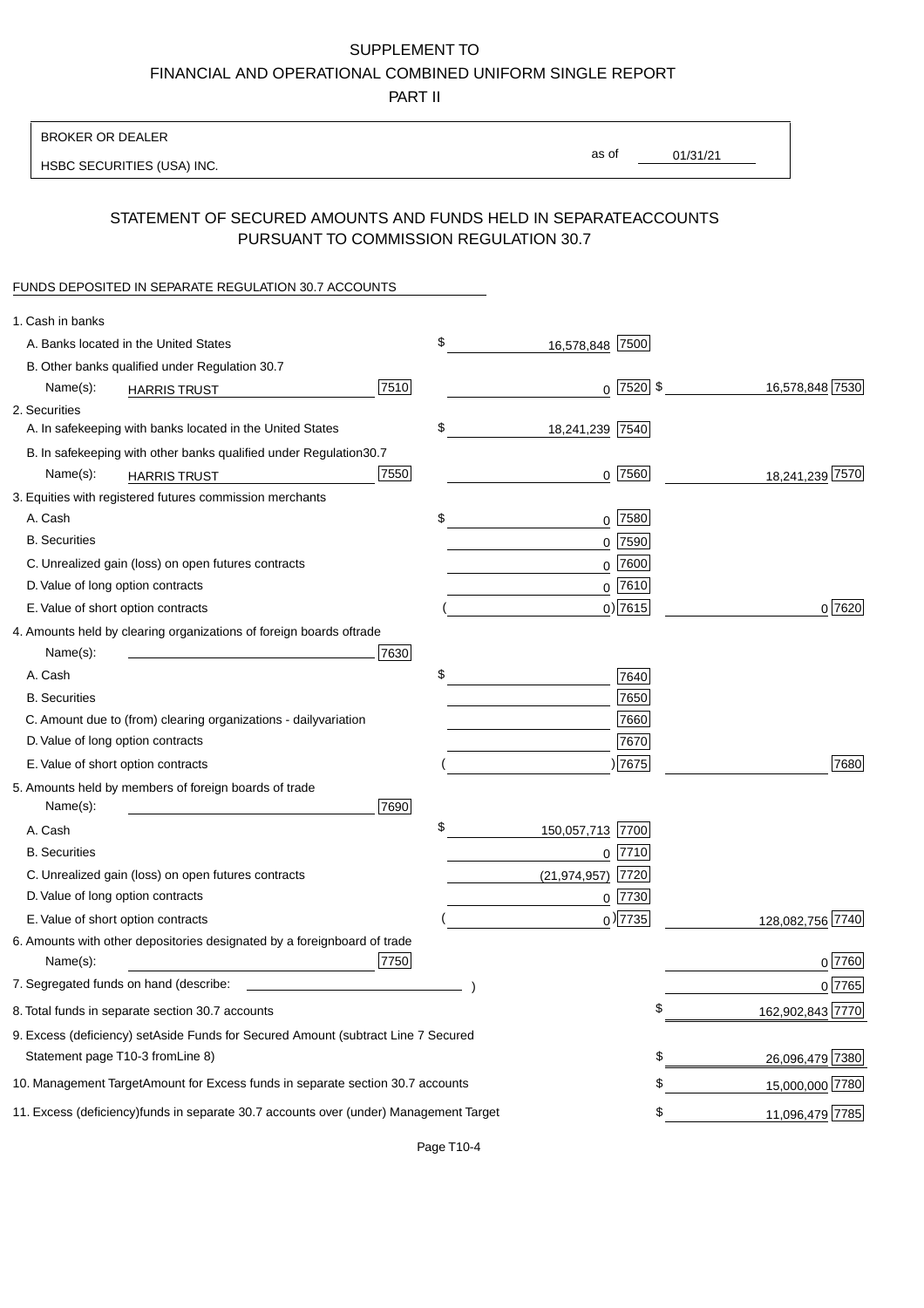PART II

HSBC SECURITIES (USA) INC. The contract of the contract of the contract of the contract of the contract of the contract of the contract of the contract of the contract of the contract of the contract of the contract of the BROKER OR DEALER

as of

### STATEMENT OF CLEARED SWAPS CUSTOMER SEGREGATION REQUIREMENTS AND FUNDS IN CLEARED SWAPS CUSTOMER ACCOUNTS UNDER 4D(F) OF THE CEA

| <b>Cleared Swaps Customer Requirements</b>                                                                  |    |                        |
|-------------------------------------------------------------------------------------------------------------|----|------------------------|
| 1. Net ledger balance                                                                                       |    |                        |
| A. Cash                                                                                                     | \$ | 2,291,995,360 8500     |
| B. Securities (at market)                                                                                   |    | 8510<br>963,973,879    |
| 2. Net unrealized profit (loss) in open cleared swaps                                                       |    | $(1,818,073,709)$ 8520 |
| 3. Cleared swaps options                                                                                    |    |                        |
| A. Market value of open cleared swaps option contracts purchased                                            |    | 0   8530               |
| B. Market value of open cleared swaps option contracts granted (sold)                                       |    | $0)$ 8540              |
| 4. Net equity (deficit) (add lines 1, 2, and 3)                                                             | \$ | 1,437,895,530 8550     |
| 5. Accounts liquidating to a deficit and accounts with                                                      |    |                        |
| 16,869,072 8560<br>debit balances - gross<br>\$<br>amount                                                   |    |                        |
| 16,869,072) 8570<br>Less: amount offset by customer owned securities                                        |    | 0 8580                 |
| 6. Amount required to be segregated for cleared swaps customers (add lines 4 and 5)                         | S  | 1,437,895,530 8590     |
| Funds in Cleared Swaps Customer Segregated Accounts                                                         |    |                        |
| 7. Deposited in cleared swaps customer segregated accounts at banks                                         |    |                        |
| A. Cash                                                                                                     | \$ | 5,021,130 8600         |
| B. Securities representing investments of cleared swaps customers' funds (at market)                        |    | $0^{8610}$             |
| C. Securities held for particular cleared swaps customers in lieu of cash (at market)                       |    | 8620<br>4,780,287      |
| 8. Margins on deposit with derivatives clearing organizations in cleared swaps customer segregated accounts |    |                        |
| A. Cash                                                                                                     |    | 445,296,665 8630       |
| representing investments of cleared swaps customers' funds (at market)<br><b>B.</b> Securities              |    | 79,979,494 8640        |
| C. Securities held for particular cleared swaps customers in lieu of cash (at market)                       |    | 959,193,592 8650       |
| 9. Net settlement from (to) derivatives clearing organizations                                              |    | 26,190,938 8660        |
| 10. Cleared swaps options                                                                                   |    |                        |
| A. Value of open cleared swaps long option contracts                                                        |    | $0^{8670}$             |
| B. Value of open cleared swaps short option contracts                                                       |    | $0$ ) 8680             |
| 11. Net equities with other FCMs                                                                            |    |                        |
| A. Net liquidating equity                                                                                   |    | $0^{8690}$             |
| B. Securities representing investments of cleared swaps customers' funds (at market)                        |    | $0 \; 8700$            |
| C. Securities held for particular cleared swaps customers in lieu of cash (at market)                       |    | 0 8710                 |
| 12. Cleared swaps customer funds on hand (describe:                                                         |    | $0 \;  8715 $          |
| 13. Total amount in cleared swaps customer segregation (add lines 7 through 12)                             | S  | 1,520,462,106 8720     |
| 14. Excess (deficiency) funds in cleared swaps customer segregation (subtract line 6 from line 13)          |    | 82,566,576 8730        |
| 15. Management Target Amount for Excess funds in cleared swaps segregated accounts                          | \$ | 71,000,000 8760        |
| 16. Excess<br>(deficiency) funds in cleared swaps customer segregated accounts over                         |    |                        |
| <b>Management Target Excess</b><br>(under)                                                                  | \$ | 11,566,576 8770        |